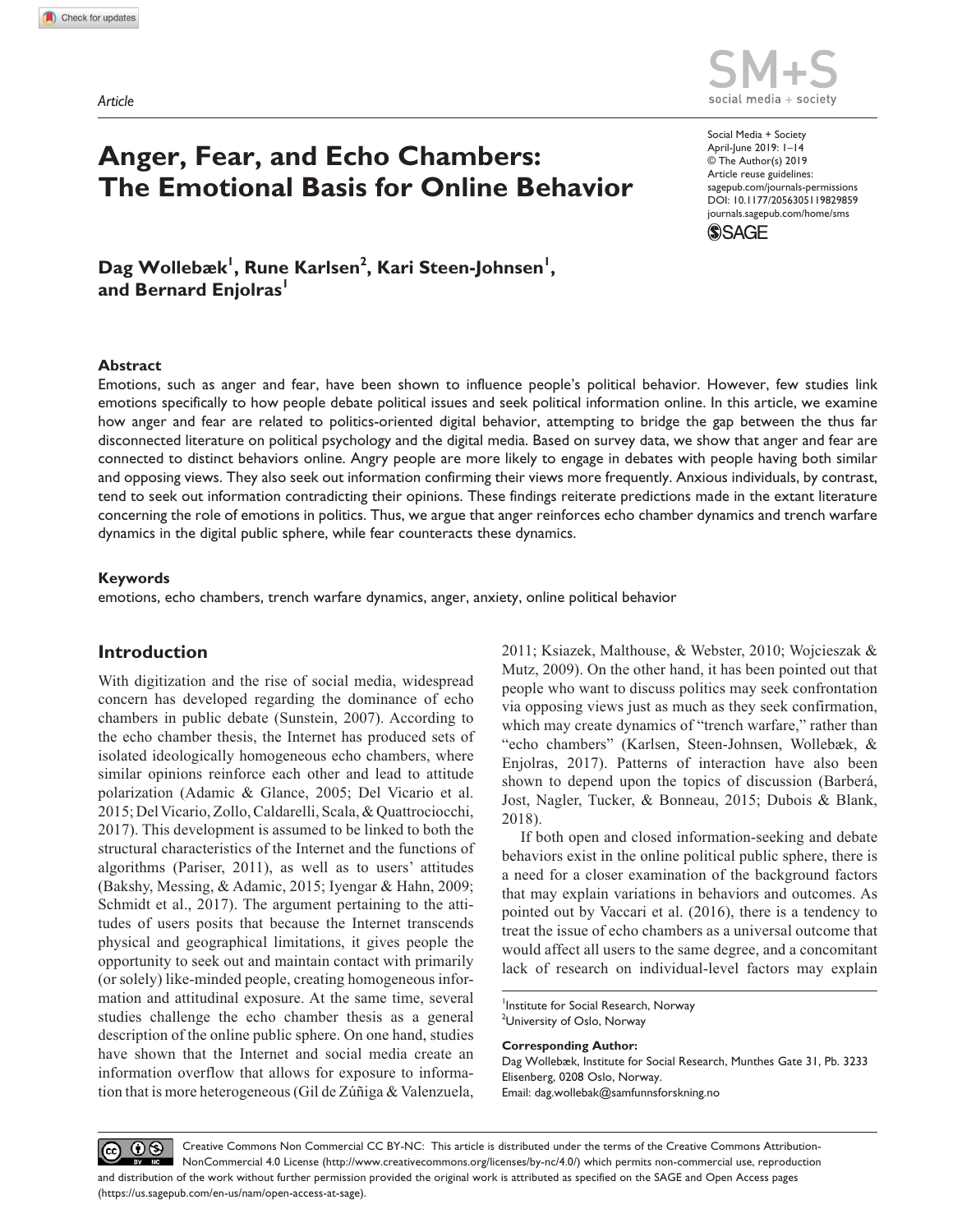whether people are exposed to agreement and disagreement on social media (p. 2). In this article, we aim to move forward the literature on exposure to agreement and disagreement by bridging perspectives from political psychology and digital media studies, as well as by suggesting that emotions are essential to understanding online political behavior and its consequences. More precisely, we examine to what extent anger and fear are related to distinct informationseeking and debate patterns. We rely on a recent survey from Norway, novel in the sense that it includes both items about emotions and online political behavior. The results show that when other relevant background factors are controlled for, the emotions of anger and fear do play distinct and different roles in leading toward exposure to agreement and disagreement, respectively. While anxious people seek out heterogeneous or contradicting information more often than others, thus increasing their exposure to disagreement, angry people seek confirming information. At the same time, angry people engage more frequently in debates with people having not only similar but also with opposing viewpoints.

Taken together, our findings suggest the relevance of including emotional factors in the analysis of online behavior. Anger stands out as an emotional factor that may reinforce echo chambers in the sense that it is directed toward agreement, that is, the confirmation of existing beliefs and discussions with like-minded people. At the same time, anger can be linked to the confrontational logic that is inherent in trench warfare dynamics (Karlsen et al., 2017).

# **Previous Studies of Anger, Fear, and Online Behavior**

Using social media data, a set of studies has demonstrated that social media spaces are also emotional spaces (Del Vicario et al., 2017; Kramer, Guillory, & Hancock, 2014; Zollo et al., 2015). Emotions have been shown to underpin distinctive readership communities in the case of Brexit (Del Vicario et al., 2017), and in a Facebook experiment, exposure to negative or positive emotions proved to be contagious when it came to participants' own sharing of posts on Facebook (Kramer et al., 2014). When exposed to less positive news, people posted less positive comments and more negative ones. When exposed to less negative posts, the opposite pattern occurred. In relation to sharing of content, Stieglitz and Dang-Xuan (2013), Bail (2016), and Brady, Wills, Jost, Tucker, & Van Bavel (2017) also found that emotionally charged messages on social media are more likely to be shared than neutral messages. Lottridge and Bentley (2018) found that expressing anger toward a particular event was a key motivation for sharing news on Twitter and Reddit. Berger (2011) found that experiment participants experiencing high arousal (anxiety or amusement) were more willing to share information, but this study did not examine the impact of anger.

2 *Social Media + Society*

When it comes to the emotional dynamics of polarized communities or echo chambers, these have been studied using sentiment analyses (Tumasjan, Sprenger, Sandner, & Welpe, 2010). Del Vicario et al. (2017) identified a set of distinct echo chambers in the Brexit issue, and showed that these diverged in terms of the emotions attached to core concepts in the debate. A study by Zollo et al. (2015) comparing scientific and conspiracy pages showed that discussions on the latter were more negative, but in both groups, the more active individuals showed more negative sentiments than others. Moreover, the longer the discussions between polarized communities, the more the negativity was found overall.

Despite such findings concerning the emotional dynamics of online activities based on social media data, literature linking individuals' emotions to their overall digital behavior is scarce, and the results are inconclusive. A recent study by Hasell and Weeks (2016) based on data from the 2012 presidential election in the United States showed that consumption of partisan news invoked anger against the opposing candidate, which in turn led to an increased propensity to share political information online. Anxiety was unrelated to sharing behavior in this study. Valenzuela (2013), however, reported no relationship between politically directed anger and general social media use. Likewise, Alberici and Milesi (2013) examined anger, online political discussion, and collective action intention in the Italian Five Star Movement. They found no significant relationship between anger and online political discussion, but their sample was rather small.<sup>1</sup> Anger predicted collective action intention only when participants reported low levels of online discussion. In a parallel study, they did however find a significant correlation between a measure of anger and online discussion among participants in the "No Berlusconi Day."

Overall, few studies examine the impact of emotions on online political behavior at the individual level, particularly studies that include more than one emotion, such as anger and fear. In the following sections, we first briefly present the theoretical foundations for a study of the relationship among anger, fear, and political behavior before presenting our specific expectations concerning online political behavior and the formation of echo chamber dynamics and trench warfare dynamics.

## **Anger, Fear, and Political Behavior**

A range of studies have shown that our actions and the extent to which people are willing to re-evaluate their political beliefs have emotional underpinnings (Marcus, Neuman, & MacKuen, 2000; Wagner, 2014). In this article, our understanding of the way emotions impact political behavior gets its bearings from the most prevalent theoretical formulation in political psychology: the theory of affective intelligence (AI; Marcus et al., 2000). According to AI, emotional appraisals are preconscious neural processes occurring swiftly (five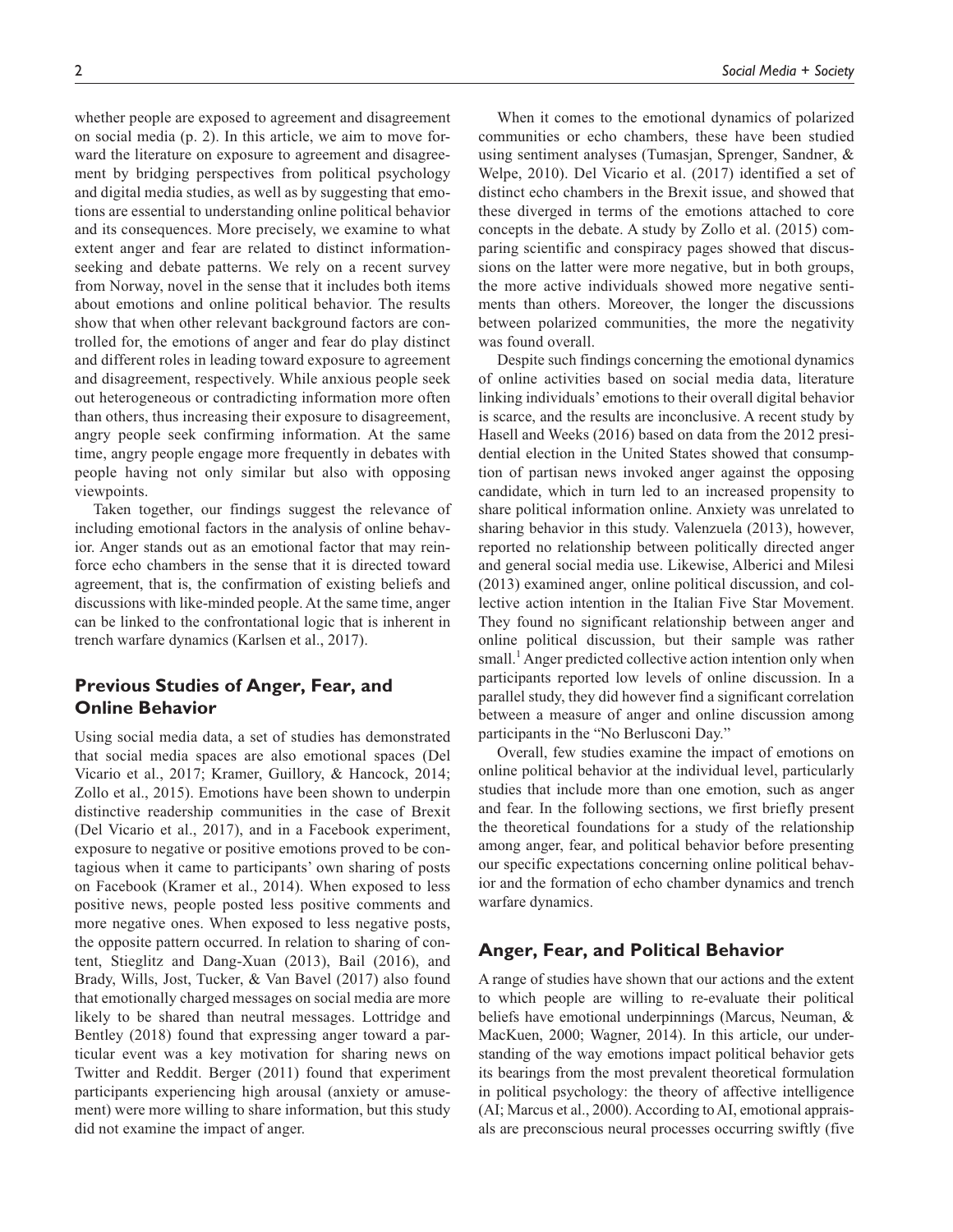times faster than conscious awareness) and in time before conscious appraisal, that is, conscious mental representation of emotional states (Brader & Marcus, 2013). The AI perspective identifies three dimensions of affective appraisal that influence cognitive and behavioral processes: anxiety, enthusiasm, and anger. This three-dimensional account of affective appraisal generates hypotheses about the effect of emotion on political behavior. Emotions are significant to political behavior to the extent that enthusiasm influences political engagement, convictions, and identifications; anxiety affects attention, information seeking, and learning; and anger impacts protective behaviors related to norms, convictions, and identifications (Brader & Marcus, 2013).

From this perspective, different emotions (such as anxiety and anger) may be elicited by the same stimulus or salient event, and they may occur simultaneously (Vasilopoulos, Marcus, & Foucault, 2018) meaning that the constructs measuring these emotions will be correlated in empirical studies. To date, fear and anger are distinct emotions that drive different behaviors. Anger is often attributable to a particular source over which the individual feels they are exerting control. Fear, by contrast, is more frequently the result of an unknown negative feeling and a sense of a lack of control (Valentino, Brader, Groenendyk, Gregorowicz, & Hutchings, 2011). Fear tends to result in risk-averse behavior and information seeking (Lerner & Keltner, 2001; Valentino, Hutchings, Banks, & Davis, 2008; Vasilopoulos et al., 2018), whereas anger drives risk-taking behavior and reliance on simple heuristic cues and patterns of previous behavior (Lerner & Keltner, 2001). Fear sets off the cognitive "surveillance" system in which the subject is more likely to question established patterns of behavior and become more aware of their environment (Valentino et al., 2008). Fear and anxiety lead individuals to break with their habitual political attachments and seek out messages that contradict their predispositions (Valentino et al., 2008; Vasilopoulos et al., 2016). Fear causes individuals to take a step back, reconsider prior beliefs, and seek more information.

Studies have indicated that fearful people are indeed more motivated to seek out information and follow the news. This is true in particular for information containing opposing views (MacKuen, Wolak, Keele, & Marcus, 2010). As anxiety is often associated with a sense of a lack of control, seeking out more information is a means of reducing such feelings. Thus, a key motivation for anxious individuals to seek information is to reduce uncertainty (Gadarian & Albertson, 2014; Hasell & Weeks, 2016). Valentino et al. (2008) show that anxiety improves both the quality and quantity of the information gathered. They argue, "(. . .) fear can in fact stimulate political interest, enhance the quality of information seeking in the political arena, and boost learning while other negative emotions such as anger, and even positive ones like enthusiasm, tend not to" (Valentino et al., 2008, p. 249). Anxiety can diminish the detrimental effects of motivated reasoning, that is, individuals evaluate

information in a biased manner if it is consistent with their prior beliefs. Anxiety is associated with paying closer attention to information and weighing opposing viewpoints against each other. This makes anxious people more receptive to contemporary information and less likely to align automatically with partisanship or ideology (Weeks, 2015).

However, the literature gives some reasons to pause with regard to the virtues of anxiety. Brader (2005) presents mixed effects of fear cues in political ads on subjects' interest in seeking out information. Gadarian and Albertson (2014) warn that anxiety is no panacea to the problems of democracy; while anxious people are more likely to seek out information, they also process information in a biased way, attributing more weight to threatening information. Weeks (2015) finds that anxious individuals, while being more critical of the type of partisan information that angry people automatically accept, may in fact be more prone to believe false information from out-party sources.

In contrast to anxious individuals, those experiencing anger will tend to cope with threats by relying on previously learned routines. Anger also reduces cognitive effort (Vasilopoulos et al., 2018). It elicits simpler processes and reliance on heuristic cues to make snap judgments (Bodenhausen, Sheppard, & Kramer, 1994). While people experiencing anxiety will express a desire to learn more and tend to seek out information challenging prior beliefs, those experiencing anger are less likely to do so. Rather, they tend to search for confirmation of their existing convictions (MacKuen et al., 2010). Furthermore, anger is associated with a more positive risk assessment (Huddy, Feldman, & Cassese, 2007), and angry people tend to make risk-seeking choices (Lerner & Keltner, 2001). Anger has also been shown to exacerbate problems associated with motivated reasoning; in the presence of anger, incorrect messages aligning with prior convictions are more likely to be believed, and messages contradicting prior attitudes are more likely to be rejected (Weeks, 2015).

# **Anger, Fear, and Echo Chambers— Expectations**

Based on our reading of the literature on emotions and political behavior in general, we expect fear and anger to have distinct effects also on digital political behavior and to form patterns that are consistent with the echo chamber thesis to a varying extent.

The echo chamber thesis has two distinct dimensions: debate and information. With regard to debates, these take the form of an echo chamber when debaters engage only with like-minded individuals and face little opposition from people with different opinions. Beliefs are in turn confirmed and galvanized rather than contradicted and moderated. Engaging in online debates entails exposure to risks, such as potentially being ridiculed in front of an audience of varying size and visibility or eliciting uncomfortable responses.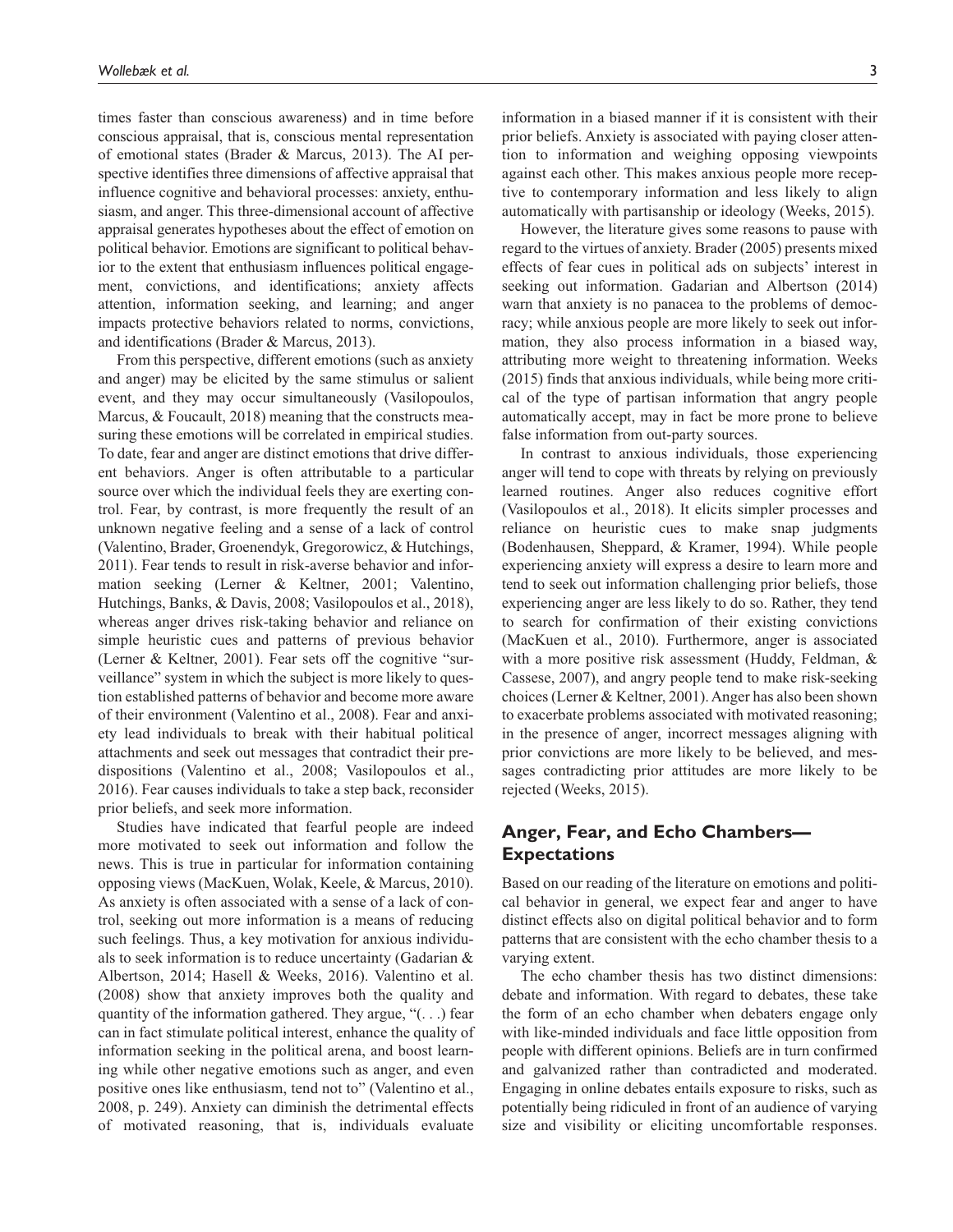Bringing up politics on social media may also be perceived as risky, as it conflicts with social pressures to preserve harmony and the norms of politeness (Vraga, Thorson, Kligler-Vilenchik, & Gee, 2015). Discussing politics on social media is different from and potentially more risky than face-to-face discussions, in that it entails addressing a networked public with distinct properties, namely persistence, replicability, scalability, and invisible audiences (Boyd, 2007). Vraga et al. (2015) also show that social media (specifically, Facebook) are perceived by many as a place of rants, virulent disagreement, and a high level of conflict. Consequently, conflict-avoidant individuals are less likely than others to post political content. The combination of the affordances of social media and a high conflict level is likely to make the more risk-averse individuals avoid taking part in discussions.

Thus, it is reasonable to expect angry people, who have been shown to be more risk seeking than others, to engage more frequently in online debates than others and to expect fearful and anxious individuals who are more risk averse to take part less frequently. Furthermore, as Leung (2013) shows, venting negative feelings, including discontent and anger and fighting back against perceived unfairness, are all important gratifications sought through social media use. This should also make angry people more likely to engage in online debates. Based on these arguments, we formulate the following two hypotheses concerning online debate behavior:

*HP1.* Angry individuals will be more likely to engage in online debate than others.

*HP2.* Fearful individuals will be less likely to engage in online debate than others.

It is, however, less straightforward to predict based on the existing literature to what extent angry individuals should be more or less prone to debate with those having similar or opposing views. On one hand, because anger has been shown to lead people to rely on previously learned habits and to reduce cognitive effort, one might think that the angry would tend toward discussions with their own. On the other hand, the tendency toward risk-seeking behavior might entail a drive toward confrontation with opponents. Therefore, we formulate the following hypothesis regarding debate patterns of the angry:

*HP3.* Angry individuals will be more likely to debate with people with both similar and opposing views than others.

When it comes to information seeking, echo chambers arise because people tend to favor information that reinforces pre-existing views. Hence, it rests on the premise of selective exposure (see Stroud (2017) for an overview). Contradicting information or messages are unpleasant and create dissonance, and this is therefore something most

people want to avoid (Festinger, 1962; Hart et al., 2009). Due to increased choice, and the distinct dynamics of the digital sphere, such as friends' networks and algorithms on social media, several scholars argue that digital media exacerbate selective exposure and allow people to selectively avoid opposing arguments and contradicting information (Nie, Miller, Golde, Butler, & Winneg, 2010; Sunstein, 2001). As the media landscape has changed and the number of media platforms multiplied, this tendency is no longer counteracted by the broad news channels that almost everybody used to watch (refer Prior (2007) and van Aelst (2017) for an overview). To date, the empirical evidence remain mixed, suggesting that social media increase selective exposure but not to the extent envisaged by some scholars (Bakshy et al., 2015; Brundidge, 2010; Dvir-Gvirsman, Tsfati, & Menchen-Trevino, 2016).

The literature on emotions and political behavior thus leads us to formulate the following two hypotheses:

*HP4.* Angry individuals will seek out information that confirms their worldview.

*HP5.* Fearful individuals will look for information that contradicts their prior beliefs.

Overall, we expect anger to reinforce echo chamber dynamics, while fear is expected to counteract them. In relation to online debate, the angry are hypothesized to be more active, but this is not necessarily limited to echo chambers. In this group, trench warfare, in the sense of fierce confrontation between opponents (Karlsen et al., 2017), may be just as likely an outcome.

### **Data and Operationalization**

We rely on data from the 10th wave of the Norwegian Citizen Panel (NCP) carried out in November 2017. The NCP is a Web-based survey carried out twice a year by the University of Bergen and the Uni Research Rokkan center ([http://www.](http://www.uib.no/en/citizen) [uib.no/en/citizen](http://www.uib.no/en/citizen)). The panel consists of respondents randomly sampled from the National Registry and invited by means of post and telephone; that is, no respondents have been self-recruited. Initially, 50,000 persons in total were invited to take part in the panel, of which about 10,000 (20%) accepted the invitation. Non-response is most critical among the young and the less educated. In the uni- and bivariate analyses, we therefore apply weights adjusting for respondents' age and education, in addition to gender and geographical location. In the regression models, we control for respondents' age and level of education.

We use survey items developed by Marcus, Neuman, and MacKuen (2017) to gauge feelings of anger and fear. Three general (integral) targets to elicit emotions of anger and fear are used. Respondents were asked to indicate on a scale from 1 to 7, how strongly they felt different emotions when thinking about Norway (in general), about the economic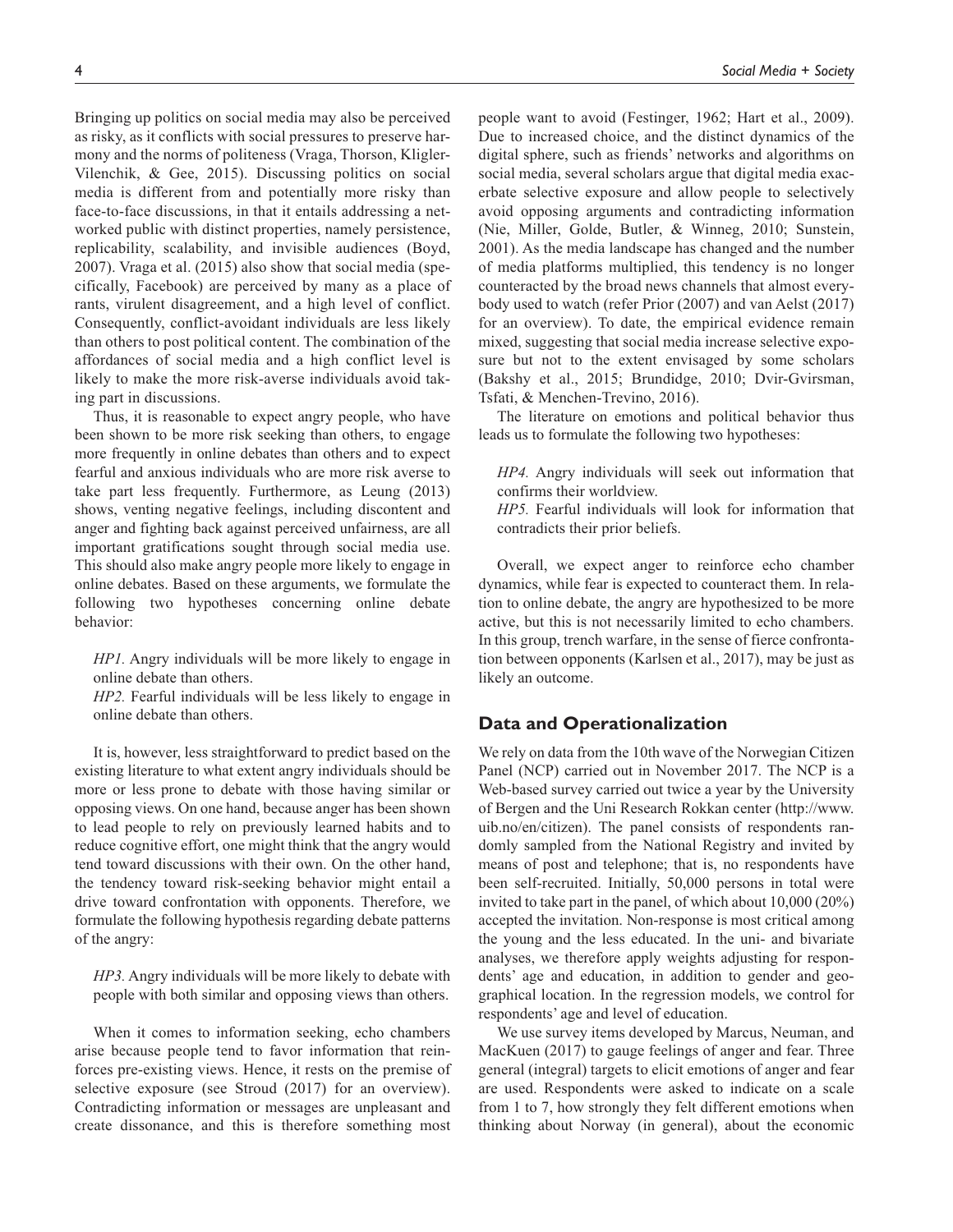conditions in Norway, and the social conditions in Norway, respectively. The fear index included the items "*worried*" or "*scared*" on each of the three dimensions, totaling six items (Cronbach's alpha=.85). The mean value of the index was 3.08 (*SD*=1.27), indicating most people did not feel fear. The anger index included the items "*angry*," "*annoyed*," and "*bitter*" when given the same three prompts. Thus, the index included nine responses in total (Cronbach's alpha=.91), with a mean value of 2.64 (*SD*=1.25), indicating that anger was not widespread. Indeed, a methodological issue associated with the measurement of emotion is the question of an appropriate target for the self-reporting of emotions and the extent to which it should be specific (incidental) or general (integral). However, as pointed by Brader and Marcus (2013), research to date suggests that both types of target produce the same behavioral consequences. This fact allows us to elicit emotions with a specific target referring to Norway, while discussion of politics on social media is a general phenomenon.

Political discussion on social media is operationalized by the variable "Over the course of the last 12months, how often have you discussed politics on social media?" The alternatives were 1 "*never*," 2 "*seldom*," 3 "*sometimes*," and 4 "*often*." The alternative "*not relevant/do not use social media*" was also given, and these responses were coded as 1 on the scale. The mean of the variable was 1.61 (*SD*=.89,  $n=1,779$ ). The majority of respondents (62%) were given the lowest value on the scale, while 12% discussed "*sometimes*" and 5% "*often*." In the article, we use the terms "*online debate*" and "*online discussion*" interchangeably.

Furthermore, those reporting that they *seldom, sometimes*, or *often* discussed politics on social media were asked a follow-up question enquiring how frequently they discussed politics with various out-groups. These included "people with different political opinions to you and who generally disagree with you"  $(n=1,750, M=1.40, SD=.76)$ , "people with a different ethnic background to yours" (*n*=1,745, M=1.29, *SD*=.66), and "people from a different social class to you" (*n*=1,745, M=1.38, *SD*=.73). Respondents saying they never discussed politics on social media and they therefore were not asked these questions were given the lowest value (1) on these variables. The means of the discussion variables indicate that most people in Norway engage in such activities relatively seldom.

All respondents were asked a question about how frequently they searched for information contradicting or confirming their prior positions. These questions included "visited the website of a politician or a political party that has the same political opinions as you"  $(n=1,748, M=1.74,$ *SD*=.89), "visited the website of a politician or a political party that has different political opinions to you" (*n*=1,743, M=1.51, *SD*=.75), "searched online for political information that would confirm your arguments or views" (*n*=1,747, M=2.03, *SD*=.94), and "searched online for political information that differs from your own arguments or views"

 $(n=1,744, M=2.03, SD=.89)$ . Again, the alternatives ranged from 1 "*never*" to 4 "*often*."

As the variables gauging frequency of information gathering and debate behavior are ordinal variables, we also carried out separate binary logistical regressions with those reporting the behavior "*sometimes*" or "*often*" being given the value 1. The same variables emerged with significant relationships at the 95% level, as the ordinary least squares (OLSs) regressions reported as follows, with one exception: the relationship with anger and searching online for political information that would confirm your arguments or views was only significant at the 90% level in the logistic regression.

Control variables included in the analyses were political interest (ranging from 1, "*not interested at all*" to 5 "*very interested*," M=3.68, *SD*=.83), female (50% of each gender), dummy variables representing party voted for in last election (2months before the survey), education (ranging from 1 "*primary*" to 3 "*higher education*," M=2.52, *SD*=.69), age (ranging from 1 "*below 25years*" to 7 "*75years and over*," M=4.28, *SD*=1.59).

Table 4 (in Appendix) shows the correlations between the key variables in the analysis. As expected, fear and anger are strongly correlated (.76). Anger is correlated with discussing politics on social media, while fear is not. Both emotions correlate with gathering information online, both confirming and contradicting the views of the respondent. When it comes to discussion with people of different opinions, ethnic group, and social class, anger correlates more strongly than fear. It is also worth noting that political interest is uncorrelated with both anger and fear, while it correlates with all forms of online political behavior. Women are generally less active than men. Education correlates negatively with both fear and anger, and it has negative relationships with two of the behavior variables. Young people feel less fear and are generally more active in all types of online political behavior.

### **Empirical Analysis**

The empirical analysis has two main parts. In the first, we investigate the relationship between discussions and test hypotheses 1, 2, 3, and 4. In the second, we investigate the relationship between emotions and information seeking and test hypotheses 5 and 6.

### *Emotions and Online Discussion*

We begin by investigating the relationship between emotions and online debating. The expectations were that anger would increase the tendency to discuss online, while fear would decrease it. Table 1 shows the results of an OLS regression of discussion activity on social media during the past 12months. The results show, in accordance with expectations, that respondents who reported feeling angry about the social and economic conditions in Norway were more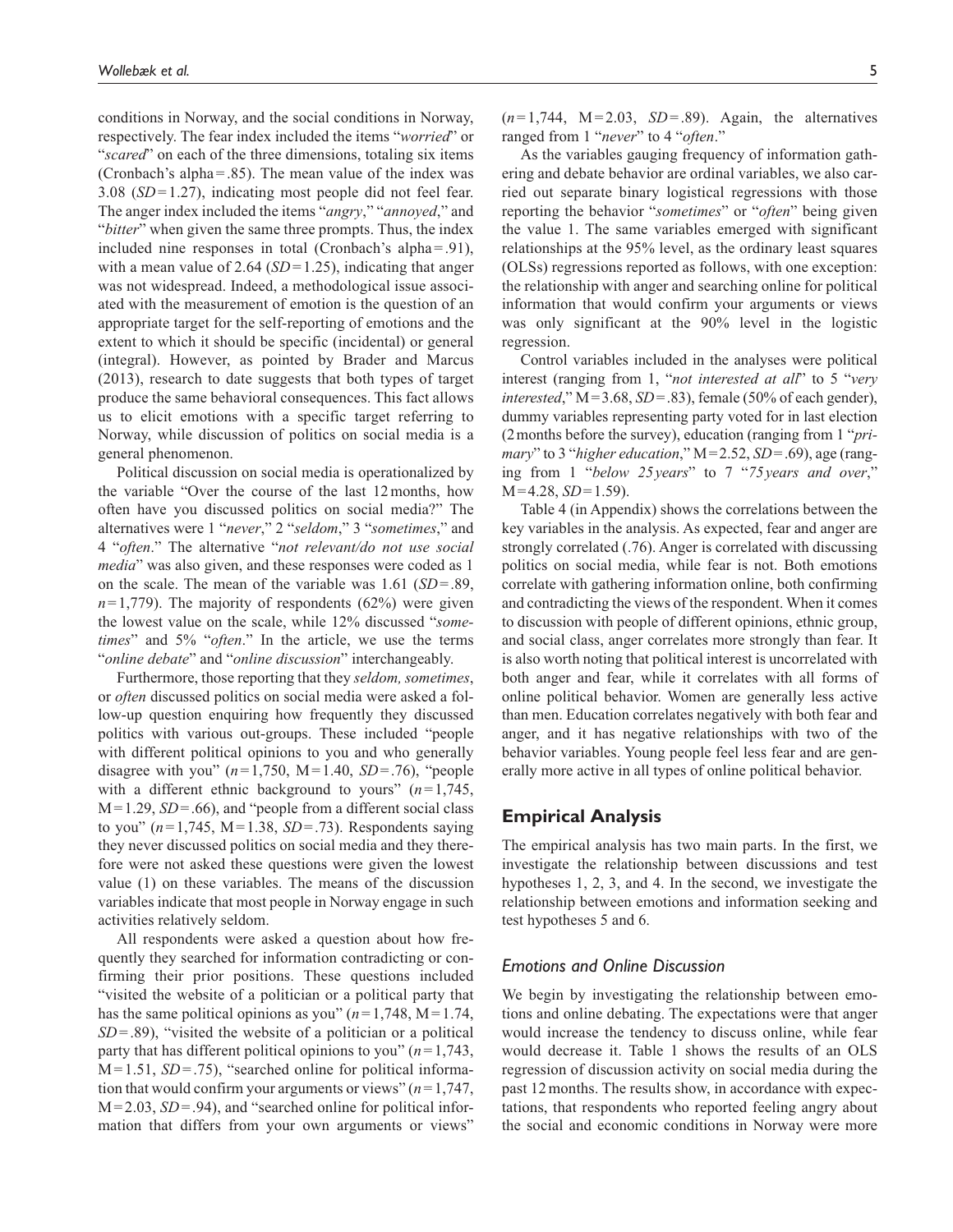|                                                     | Discussed politics on social<br>media in the past 12 months<br>(1-4) OLS regression |
|-----------------------------------------------------|-------------------------------------------------------------------------------------|
| Anger (1-7)                                         | $.09***$ $(.03)$                                                                    |
| Fear $(1-7)$                                        | $-.02(.02)$                                                                         |
| Political interest (1-5)                            | .30*** (.03)                                                                        |
| Party voted last election<br>(baseline Labor Party) |                                                                                     |
| Christian People's                                  | $-.03$ (.11)                                                                        |
| Conservative                                        | $-.07(.06)$                                                                         |
| Progress                                            | .16(0.08)                                                                           |
| Other                                               | $-.04(.15)$                                                                         |
| Socialist Left                                      | $.01$ $(.09)$                                                                       |
| Center [Agrarian]                                   | $-.04(.08)$                                                                         |
| Green                                               | .13(.11)                                                                            |
| Liberal Party                                       | .001(.10)                                                                           |
| Red [Socialist]                                     | .16(.11)                                                                            |
| Abstained                                           | .03(.15)                                                                            |
| Female $(n=1)$                                      | .07(.04)                                                                            |
| Education $(1-3)$                                   | $-.04(.03)$                                                                         |
| Age $(1-7)$                                         | $-07$ ** (.01)                                                                      |
| Constant                                            | $.66***$ (.15)                                                                      |
| $R^2$                                               | .10                                                                                 |
| N                                                   | 1720                                                                                |

**Table 1.** OLS Regression, Discussed Politics on Social Media in the Past 12Months.

Standardized coefficients and standard errors in parentheses. \*\*\**p*≤.001; \*\**p*≤.01, \**p*≤.05.

active in social media discussions than others. Fear, by contrast, showed no relationship with discussion activity. Furthermore, the results show that the relationship between anger and discussion activity holds even when having controlled for party preference and background variables. No single party's voters were overrepresented among those participating in discussions. As would be expected, the politically interested took part more frequently in debates, as did young respondents.

In Table 2, we focus on political discussions with outgroups, that is, groups that are different from the respondent in important ways. We examine three different groups: people with other political opinions, people with a different ethnic background, and people from a different social class. Engaging in debates with such groups indicates discussion activity transcending the echo chamber in which all participants are similar to each other and hold similar beliefs.

The results show that even when it comes to "bridging" discussion with people of different opinions, ethnic background, and class, angry people are over-represented. There is no relationship with fearfulness. Thus, anger is a dominant emotion, not only in debates within the echo chamber but also in discussions reaching beyond this sphere. The relationship with anger is strongest when it comes to discussions with people of a different ethnic origin. Taken together, these

findings could indicate that the debates between people of different opinions and origins are often held in an aggressive tone, contributing to "trench warfare dynamics" rather than moderation of views.

Figure 1 summarizes the findings from model 4, in which, for ease of interpretation, the dependent variable is a count of the number of groups with which the respondent "*sometimes*" or "*often*" talks politics (maximum 3). The results show that persons scoring relatively high in anger (value 5 on the index) are predicted to discuss with on average twice as many groups as a person scoring low in anger (value 1 on the index; .50 vs. .23 groups). The figure further shows that fear is unrelated to discussion activity.

Thus, with regard to online debates, anger does not equivocally contribute to echo chamber dynamics, as angry people are also most likely to engage in debates with out-groups. This may be linked to the higher propensity of angry people to engage in risk-seeking behavior. However, the results may be interpreted as support for a trench warfare description of online debates, in which opposing views clash in conflicting debates in which emotions run high.

### *Emotions and Information Seeking*

In addition to the debate component of the echo chamber argument, the argument also holds that the digital sphere enables individuals to consume only information that supports prior beliefs and that this in turns leads to polarization and radicalization. How are anger and fear related to different types of information seeking?

The results in Table 3 align with our expectations. Angry people who tend to rely more on stereotypes and who exercise less critical judgment are more likely to seek out information on the Internet that confirms their prior beliefs. Anxious people who are prone to problem-seeking information gathering are more likely to seek out information contradicting their prior beliefs. As such, anger contributes to the information dimension of echo chamber (and trench warfare) dynamics, while fear and anxiety counteract it.

For the ease of interpretation, Figure 2 combines the variables in Table 3 in two indices: visiting the website of a politician with whom the respondent agrees and/or searching for confirmatory information online "*sometimes*" or "*often*," which is summarized in a confirming information index with a maximum value of 2. Similarly, an index measuring accessing contradicting information is constructed based on the items "visited the website of a politician or a political party that has different political opinions to you" and "searched online for political information that differs from your own arguments or views" with a maximum value of 2. The regression analysis on which the figure is based is included in the Appendix (Table 5).

The figures show positive relationships with both fear and anger for both indices, but it is significant only for anger with regard to confirming information and fear with regard to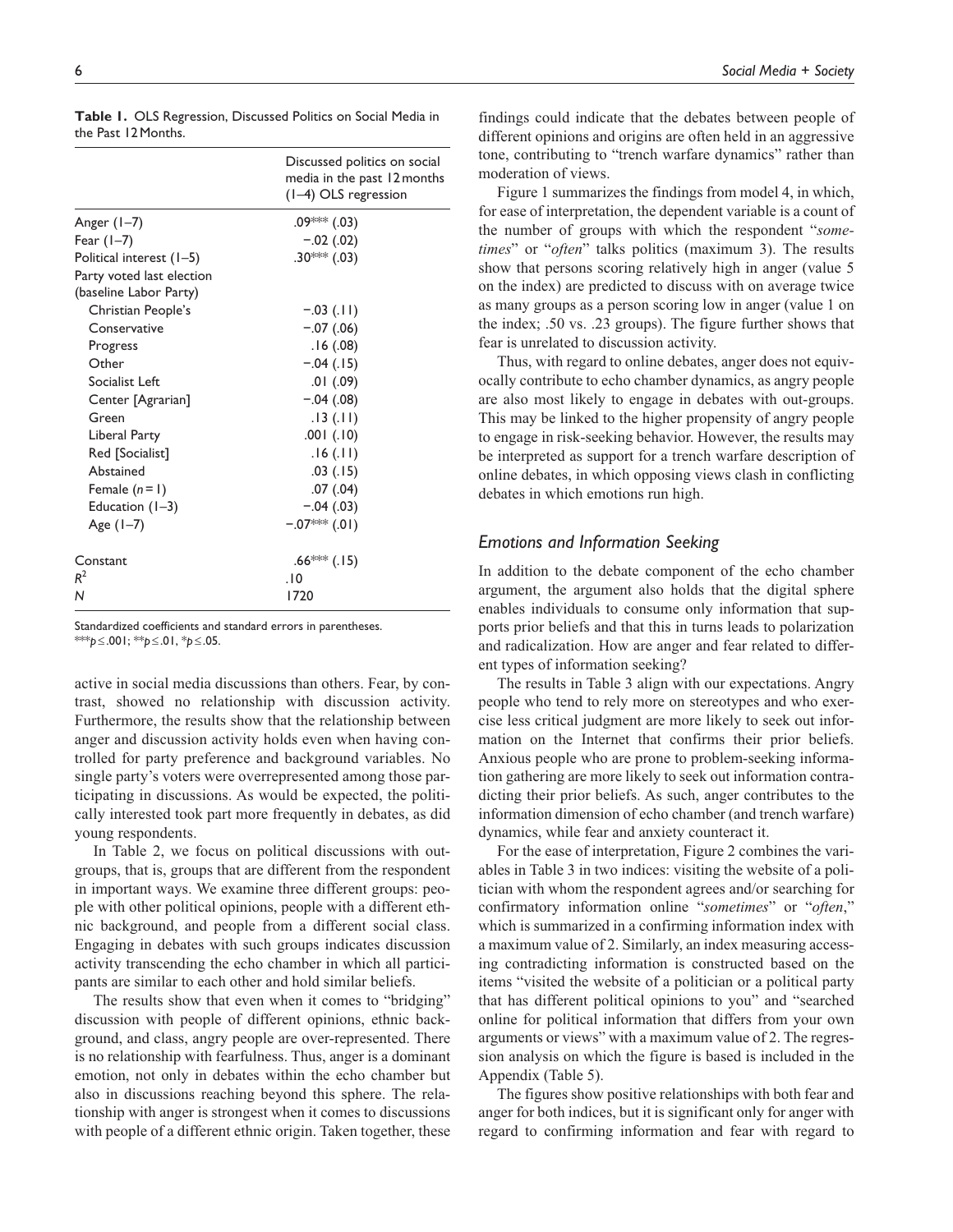| Model                                                                | Talked politics on social media in the past 12 months with                              |                                                                      |                                                       |                                                                                           |  |
|----------------------------------------------------------------------|-----------------------------------------------------------------------------------------|----------------------------------------------------------------------|-------------------------------------------------------|-------------------------------------------------------------------------------------------|--|
|                                                                      |                                                                                         | 2                                                                    | 3                                                     | 4                                                                                         |  |
|                                                                      | People with opinions<br>other than yours with<br>whom you generally<br>disagree $(1-4)$ | People of a<br>different ethnic<br>background from<br>yourself (1–4) | People from<br>a different<br>social class<br>$(1-4)$ | Number of groups with<br>whom the respondent<br>discusses "sometimes"<br>or "often" (0-3) |  |
| Anger $(1-7)$                                                        | $.06**(.02)$                                                                            | .07*** $(.02)$                                                       | $.04*$ $(.02)$                                        | $.07**$ (.03)                                                                             |  |
| Fear $(1-7)$                                                         | .009(.02)                                                                               | $-.02(.02)$                                                          | .007(.02)                                             | $-.001$ (.02)                                                                             |  |
| Political interest (1-5)                                             | .22*** (.02)                                                                            | $.17*** (.02)$                                                       | .22*** (.02)                                          | .23*** (.03)                                                                              |  |
| Party voted for in last election<br>(reference category Labor Party) |                                                                                         |                                                                      |                                                       |                                                                                           |  |
| Christian People's                                                   | $-.04(.10)$                                                                             | $-.07(.09)$                                                          | $-.10(.10)$                                           | $-.08(.11)$                                                                               |  |
| Conservative                                                         | $-.005(.05)$                                                                            | $-.06(.04)$                                                          | $-.02(.05)$                                           | $-.01$ (.06)                                                                              |  |
| Progress                                                             | .11(.07)                                                                                | .04(0.06)                                                            | .11(.07)                                              | .13(.07)                                                                                  |  |
| Other                                                                | $-.11(.13)$                                                                             | $-.06(.12)$                                                          | $-.04(.13)$                                           | $-11(.15)$                                                                                |  |
| Socialist Left                                                       | $-.07(.07)$                                                                             | $-.02(.06)$                                                          | .004(.07)                                             | $-.11(0.08)$                                                                              |  |
| Center [Agrarian]                                                    | .03(.07)                                                                                | $-.14*(.06)$                                                         | $-.02(.07)$                                           | $-.03(.08)$                                                                               |  |
| Green                                                                | .13(.09)                                                                                | .13(0.08)                                                            | .13(.09)                                              | .09(.10)                                                                                  |  |
| Liberal Party                                                        | $-.005(.08)$                                                                            | $-.06(.07)$                                                          | $-.01$ (.08)                                          | .005(.09)                                                                                 |  |
| Red [Socialist]                                                      | .18(.09)                                                                                | $.17*(.08)$                                                          | $.23*(.09)$                                           | .16(.10)                                                                                  |  |
| Abstained                                                            | $-.05(.13)$                                                                             | $-0.09$ (.11)                                                        | $-.03(.12)$                                           | .01(.14)                                                                                  |  |
| Female $(n=1)$                                                       | $-.02(.04)$                                                                             | .02(.03)                                                             | .02(.04)                                              | $-.03(.04)$                                                                               |  |
| Education $(1-3)$                                                    | $-.05(.03)$                                                                             | $-.02(.03)$                                                          | $-.05(.03)$                                           | $-.06(.03)$                                                                               |  |
| Age $(1-7)$                                                          | $-.05***(.01)$                                                                          | $-0.06$ *** (.01)                                                    | $-0.05$ ** (.01)                                      | $-.05***(.01)$                                                                            |  |
| Constant                                                             | .75*** $(.13)$                                                                          | $.84***$ (.11)                                                       | $.76***$ (.13)                                        | $-.30*(.14)$                                                                              |  |
| $R^2$                                                                | .08                                                                                     | .08                                                                  | .08                                                   | .07                                                                                       |  |
| N                                                                    | 1695                                                                                    | 1690                                                                 | 1690                                                  | 1690                                                                                      |  |

**Table 2.** OLS Regression, Discussed Politics on Social Media with Different Groups in the past 12Months.

Standardized coefficients and standard errors in parentheses.

\*\*\**p*≤.001; \*\**p*≤.01; \**p*≤.05.



**Figure 1.** Margins plot of number of out-groups discussed with, by anger and fear. Based on model 4 in Table 3.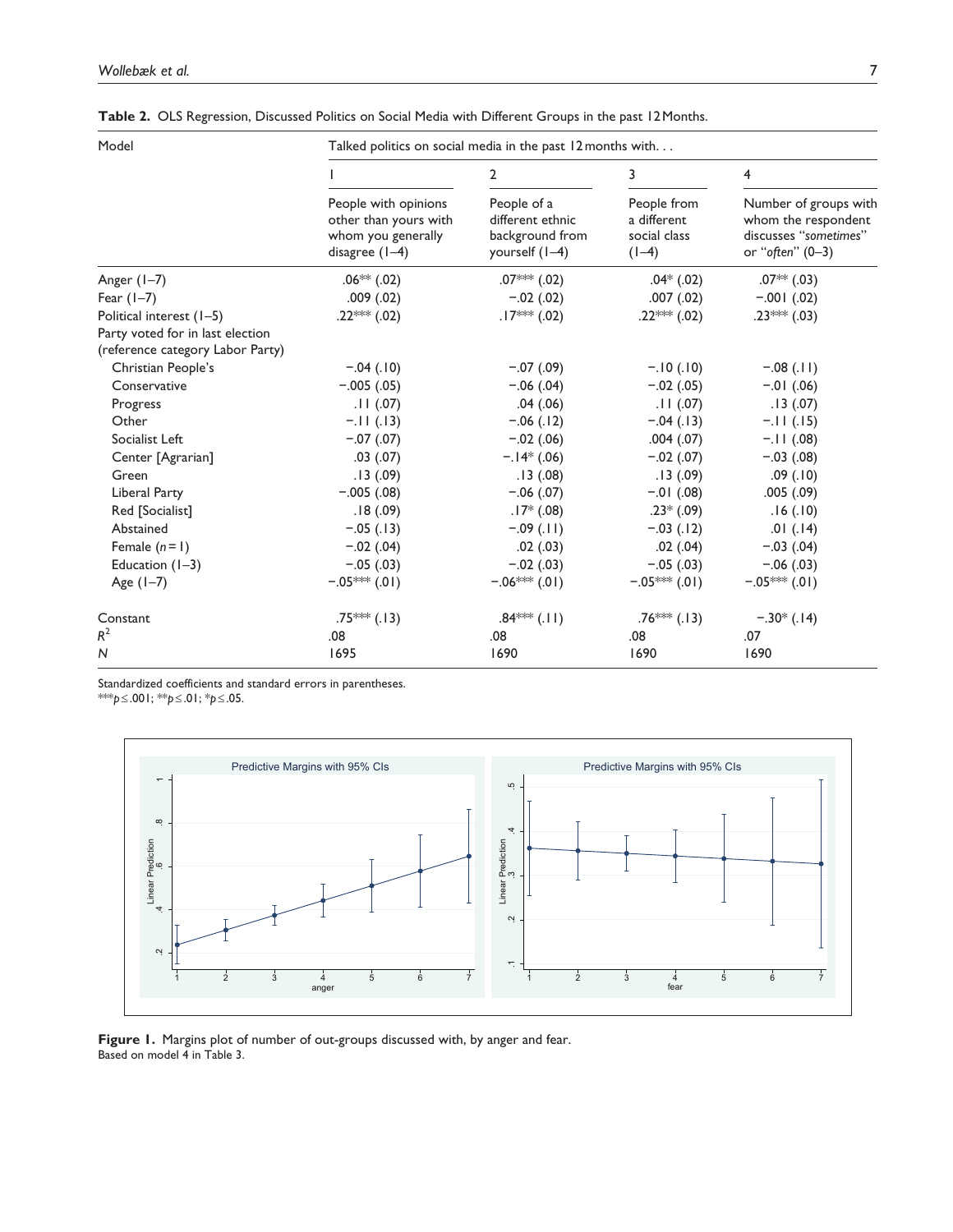| Model                                                      | Have done the following in the past 12 months                                                                            |                                                                                                          |                                                                                                                         |                                                                                                             |
|------------------------------------------------------------|--------------------------------------------------------------------------------------------------------------------------|----------------------------------------------------------------------------------------------------------|-------------------------------------------------------------------------------------------------------------------------|-------------------------------------------------------------------------------------------------------------|
|                                                            |                                                                                                                          | $\overline{2}$                                                                                           | 3                                                                                                                       | 4                                                                                                           |
|                                                            | Visited the website<br>of a politician or a<br>political party that<br>has the same political<br>opinions as you $(1-4)$ | Searched online for<br>political information<br>that would confirm<br>your arguments or<br>views $(1-4)$ | Visited the website<br>of a politician or a<br>political party that<br>has different political<br>opinions to you (1-4) | Searched online for<br>political information<br>that differs from your<br>own arguments or<br>views $(1-4)$ |
| Anger (1–7)                                                | $.06*(.02)$                                                                                                              | $.05*(.03)$                                                                                              | .04(.02)                                                                                                                | .02(.02)                                                                                                    |
| Fear $(1-7)$                                               | .04(.02)                                                                                                                 | .04(.03)                                                                                                 | $.05**(.02)$                                                                                                            | $.06*(.02)$                                                                                                 |
| Political interest (1-5)                                   | .29*** (.03)                                                                                                             | $.33***$ (.03)                                                                                           | .22*** $(.02)$                                                                                                          | $.34*** (.03)$                                                                                              |
| Party voted for in last election<br>(baseline Labor Party) |                                                                                                                          |                                                                                                          |                                                                                                                         |                                                                                                             |
| Christian People's                                         | $-.03$ (.11)                                                                                                             | .03(.12)                                                                                                 | $-.02(.10)$                                                                                                             | $-.07(.11)$                                                                                                 |
| Conservative                                               | $.14*(.06)$                                                                                                              | .09(.06)                                                                                                 | .03(.05)                                                                                                                | .005(.06)                                                                                                   |
| Progress                                                   | .24 <sup>**</sup> (.08)                                                                                                  | $.16*(.08)$                                                                                              | .04(.06)                                                                                                                | .04(.08)                                                                                                    |
| Other                                                      | .15(.15)                                                                                                                 | $-.08$ (.16)                                                                                             | $-.16(.13)$                                                                                                             | $-.07(.15)$                                                                                                 |
| Socialist Left                                             | .06(.08)                                                                                                                 | .06(.09)                                                                                                 | $-.02(.07)$                                                                                                             | .04(.08)                                                                                                    |
| Center [Agrarian]                                          | .08(.08)                                                                                                                 | $.03$ $(.08)$                                                                                            | $-.04(.07)$                                                                                                             | $-.05(.08)$                                                                                                 |
| Green                                                      | .40*** $(.10)$                                                                                                           | $-0.01$ (.11)                                                                                            | .16(0.09)                                                                                                               | .07(.10)                                                                                                    |
| Liberal Party                                              | .08(.10)                                                                                                                 | .12(.10)                                                                                                 | $.001$ $(.08)$                                                                                                          | $-.01$ (.10)                                                                                                |
| Red [Socialist]                                            | .13(.11)                                                                                                                 | .20(.11)                                                                                                 | $-.04(.09)$                                                                                                             | .13(.10)                                                                                                    |
| Abstained                                                  | $-.27(.14)$                                                                                                              | $-.14(.15)$                                                                                              | $-.21(.12)$                                                                                                             | $-.07(.14)$                                                                                                 |
| Female $(n=1)$                                             | $.14***$ (.04)                                                                                                           | .02(.04)                                                                                                 | $.01$ $(.04)$                                                                                                           | $-.07(.04)$                                                                                                 |
| Education $(1-3)$                                          | $-.05(.03)$                                                                                                              | $-.001$ (.03)                                                                                            | $-.04(.03)$                                                                                                             | $-.03(.03)$                                                                                                 |
| Age $(1-7)$                                                | $-12***$ (.01)                                                                                                           | $-13$ ** (.01)                                                                                           | $-11$ *** (.01)                                                                                                         | $-.12***(.01)$                                                                                              |
| Constant                                                   | .87*** $(.15)$                                                                                                           | $1.04***$ (.15)                                                                                          | .99*** $(.14)$                                                                                                          | $.97***$ (.15)                                                                                              |
| $R^2$                                                      | .14                                                                                                                      | .15                                                                                                      | .12                                                                                                                     | .14                                                                                                         |
| N                                                          | 1692                                                                                                                     | 1691                                                                                                     | 1688                                                                                                                    | 1688                                                                                                        |

**Table 3.** OLS Regression, Online Information Seeking.

\*\*\**p*≤.001; \*\**p*≤.01; \**p*≤.05.

contradicting information. Both findings are in line with our expectations.

### **Discussion and Conclusion**

The analyses have shown that anger and fear have distinct effects on echo chamber and trench warfare dynamics in the digital sphere. With regard to the debate dimension, we have shown that anger is positively related to participation in online debates. This finding confirms the results of a recent study by Hasell and Weeks (2016). Importantly, however, the impact of anger is not limited to echo chamber discussions with like-minded and similar people. Angry individuals are also over-represented in debates between people holding opposing views and belonging to a different class or ethnic background. This entails that regarding online debates, anger contributes more to what has been previously labeled as trench warfare dynamics than to echo chamber dynamics. Trench warfare dynamics are characterized by a virulent and angry tone of discussion, wherein each side of the argument finds support among like-minded individuals and is galvanized, not moderated, by contradiction from the other side. Contrary to expectations, however, we found no relationship between fear and the propensity to engage in online debates.

With regard to the information aspect of the echo chamber thesis, anger appears to contribute to echo chamber dynamics by driving searches for information confirming prior beliefs. Because anger depresses information seeking, it can potentially create media diets consisting primarily of like-minded and partisan messages, which may in turn make individuals even angrier (Weeks, 2015). Anxiety and fear, by contrast, counteract echo chamber dynamics by driving searches for contradicting information. Our research confirms that the connections between anger and fear on one hand and online behavior on the other hand are distinct, and they underline the need to examine these two emotions in concert even though they are strongly correlated.

Anger and fear have previously barely been studied in the context of digital political behavior (with the notable exception of the aforementioned study by Hasell and Weeks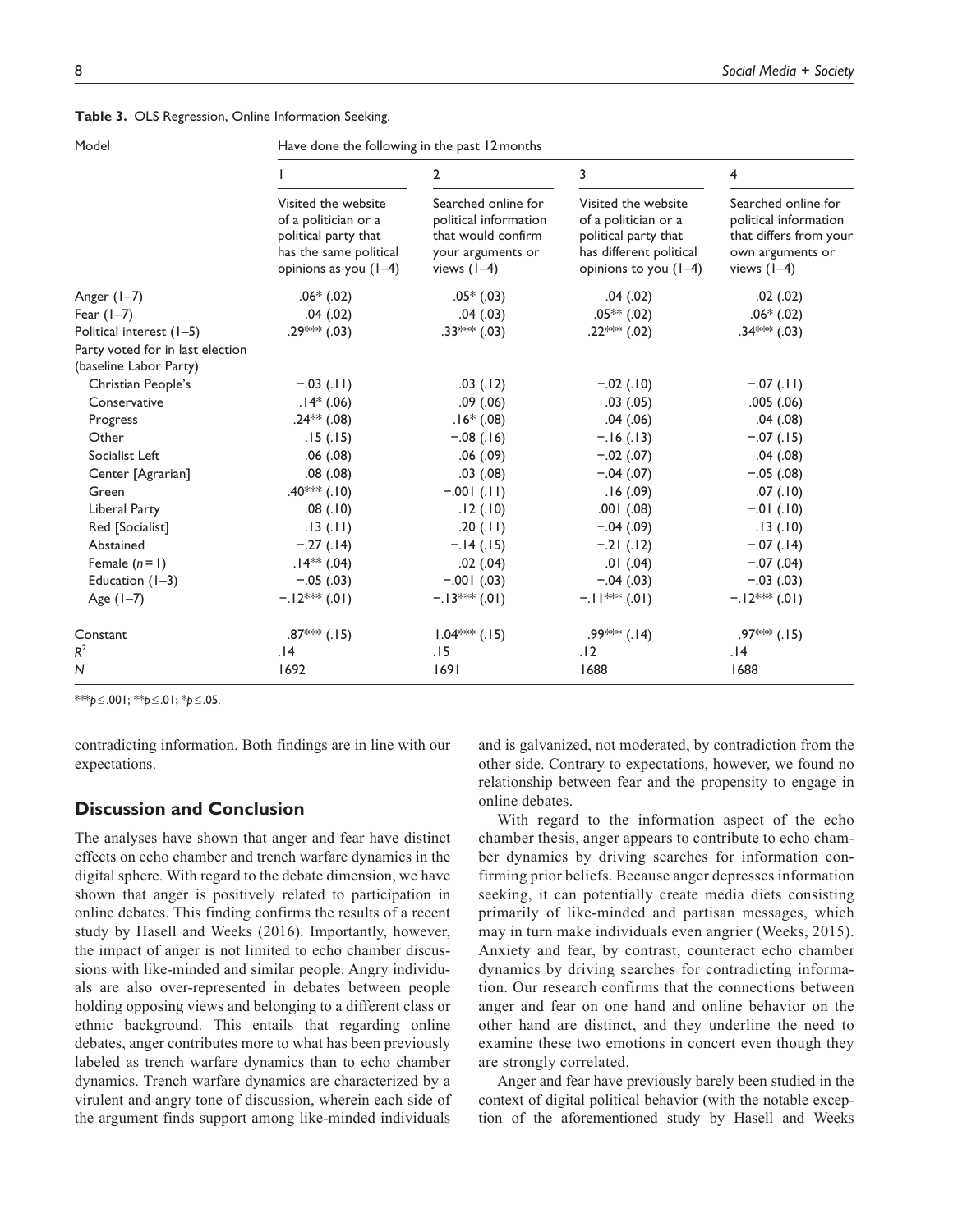

**Figure 2.** Margins plot of number of information-seeking activities (max 2), by anger and fear. Based on model 4 in Table 3.

(2016)). However, the findings align well with predictions based on the general literature on emotions and political behavior (MacKuen et al., 2010). Anger is tied to risk-seeking behavior. Given the distinct affordances of the digital sphere, such as scalability, searchability, and invisible audiences, debating online entails a number of risks. Based on the literature, it is therefore of no surprise, but nonetheless important to document that angry people are over-represented in online debates.

It is possible to interpret the finding positively, as anger serves as an impetus of action and increased participation. One could also argue that anger could play a constructive role in highlighting injustices and moral wrongs. However, anger is also associated with incivility and hostility, and it may serve to increase distrust and polarization (Hasell & Weeks, 2016). Experimental studies have shown that angry people rely more on stereotypes, and they exercise less

critical judgment (rely more on simple heuristic cues). This is thought to be because anger arises in situations bearing risk of psychological or physical harm, which requires a quick response (Bodenhausen et al., 1994). Anger has also been found to impede cognitive effort (Vasilopoulos et al., 2017). Furthermore, anger enhances processes of motivated reasoning, in which misinformation consistent with prior beliefs is more likely to be accepted, and contradictory information will tend to be rejected (Weeks, 2015). Angry people are more likely to interpret information in a partisan manner and experience reinforcement of prior-held beliefs and affiliations. Previous research has also associated anger with a lack of a will to compromise (MacKuen et al., 2010; Weeks, 2015). As more and more of our discussion and communication take place online, the association between anger and engagement in online debates does not bode well for the quality of the public sphere.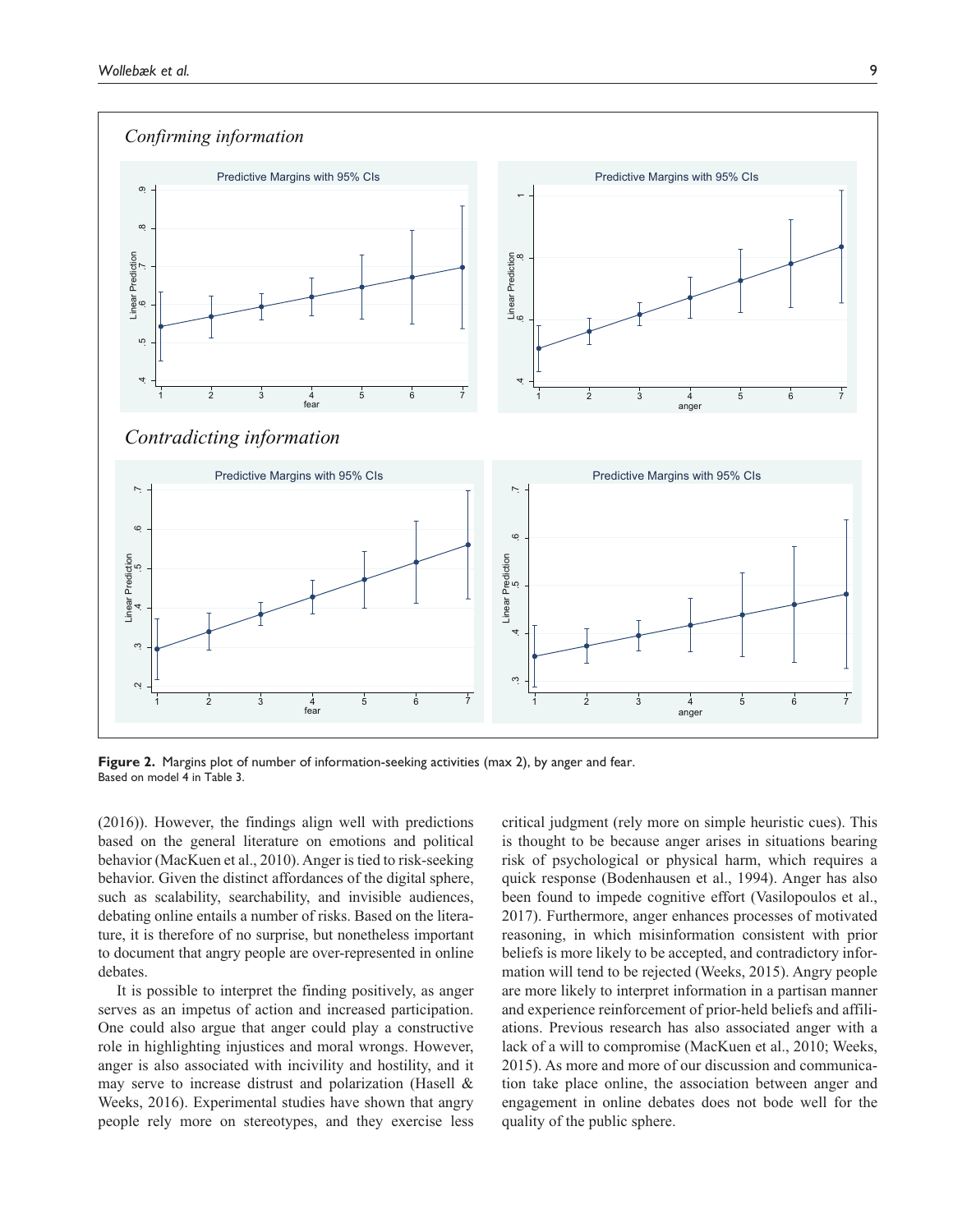This study has some limitations. Based on these data, we cannot conclude fully whether people engage in debates because they are angry or if they are angry because they are debating online. It is reasonable to envision a spiral of anger, in which angry emotions are stimulated by an angry online debate climate, which in turn makes participants even angrier. It is also reasonable to assume that there is a mutually reinforcing effect, where the angry tone of social media debates reinforces feelings of anger among the participants. In the absence of panel data, for now, we can only conclude that they are related. It is an important question for further research to determine the extent of how they are related, that is, if there is a unidirectional relationship or, as we expect, a mutually reinforcing effect between anger and debate behavior. Untangling the directionality of the relationship, including examining the extent to which a potentially destructive spiral of anger characterizes online debate, will be an important task for further empirical research.

The second limitation is that the study is based on survey data from a single country, namely Norway. The Norwegian political culture is in comparison with many other countries consensual, with strong traditions of interparty compromises and a low level of conflict. Levels of anger are therefore likely to be quite low in international comparison. With regard to fear, Norway is a stable country with few external enemies. For example, fear of terrorist attacks is less prevalent than in comparable countries (Wollebæk, Enjolras, Steen-Johnsen, & Ødegård, 2012). Because Norway may be a special case with regard to fear and anger, more research is needed to determine the generalizability of the study findings.

The third limitation of this study is due to the nature of survey data. Employing survey data, we are constrained to self-reports for our main variables of interest—emotions and online discussion. While most research in political science has used self-reports to measure emotion (Valentino et al., 2011), the accuracy of such measures have been questioned because they may be susceptible to social desirability bias (Berinsky, 2004), be inaccurate because people are often unable to pinpoint reasons for their behavior (Krosnick, 1988), and be rationalizations (Lodge & Taber, 2013). However, research comparing physiological measures of emotions with measures based on self-reports of emotions (Ciuk, Troy, & Jones, 2015) finds that self-reported measures are converging with physiological measures and are better predictors of political attitudes. Similarly, our measure of confirmation bias is based on selfreport and may be subject to the same type of criticism. However, this self-reported measure of confirmation bias has been previousely used in studies of political discussion (Gil de Zúñiga, Valenzuela, & Weeks, 2016), and self-reports are an important means by which researchers can learn about peoples' psychological motivations, as these are less amenable to direct observation (Touré-Tillery & Fishbach, 2014).

The public sphere has changed dramatically in the last couple of decades, and online political behavior and communication are now essential aspects of democratic politics,

and increasingly so. In peoples' online interactions and information seeking, echo chamber, trench warfare, and modification dynamics characterize the process. To increase our knowledge of what fuels the different processes, there should be an essential undertaking of future research on political behavior and political communication. In this article, we have suggested and shown that emotions are an essential piece of the puzzle.

### **Compliance with Human Subjects Review Procedures**

The data used in this article comply with the guidelines of the Norwegian Data Protection Authority (DPA). The authors have only had access to anonymized data.

#### **Declaration of Conflicting Interests**

The author(s) declared no potential conflicts of interest with respect to the research, authorship, and/or publication of this article.

### **Funding**

The author(s) disclosed receipt of the following financial support for the research, authorship, and/or publication of this article: The research presented in this article was funded by the Research Council of Norway under the programme for Societal Security (SAMRISK II), project no. 238118.

#### **Note**

1. The sample size was *n*=71.

#### **References**

- Adamic, L., & Glance, N. (2005, August 21). *The political blogosphere and the 2004 U.S. election: Divided they blog*. Paper presented at the 3rd International Workshop on Link Discovery (pp. 36–43), Chicago, IL. New York, NY: ACM.
- Alberici, A. I., & Milesi, P. (2013). The influence of the Internet on the psychosocial predictors of collective action. *Journal of Community & Applied Social Psychology*, *23*, 373–388.
- Bail, C. A. (2016). Emotional feedback and the viral spread of social media messages about Autism spectrum disorders. *American Journal of Public Health*, *106*, 1173–1180.
- Bakshy, E., Messing, S., & Adamic, L. A. (2015). Exposure to ideologically diverse news and opinion on Facebook. *Science*, *348*, 1130–1132. doi:10.1126/science.aaa1160
- Barberá, P., Jost, J. T., Nagler, J., Tucker, J. A., & Bonneau, R. (2015). Tweeting from left to right: Is online political communication more than an echo chamber? *Psychological Science*, *26*, 1531–1542.
- Berger, J. (2011). Arousal increases social transmission of information. *Psychological Science*, *22*, 891–893.
- Berinsky, A. J. (2004). *Silent voices: Public opinion and political participation in America*. Princeton, NJ: Princeton University Press.
- Bodenhausen, G. V., Sheppard, L. A., & Kramer, G. P. (1994). Negative affect and social judgment: The differential impact of anger and sadness. *European Journal of Social Psychology*, *24*, 45–62.

### 10 *Social Media + Society*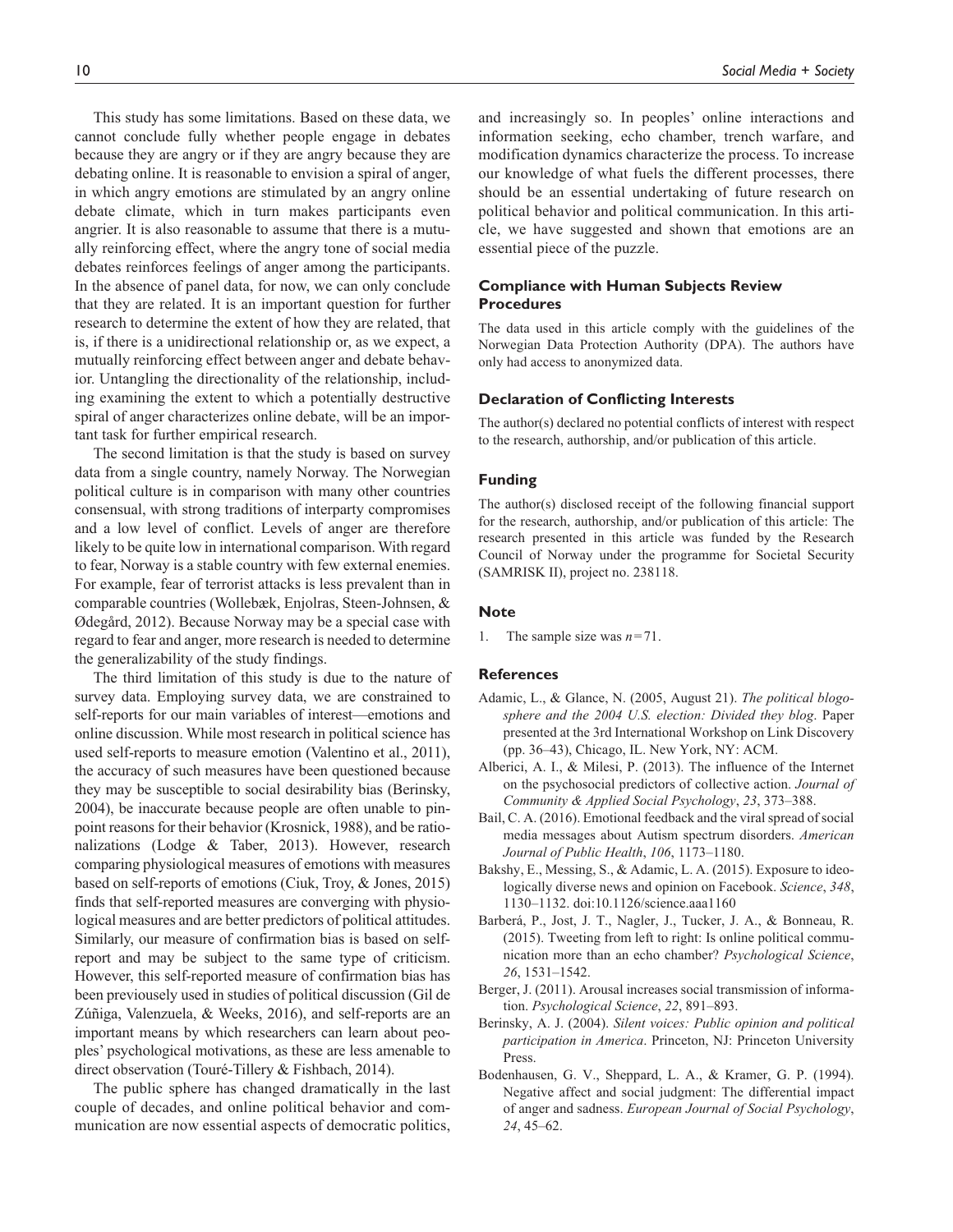- Boyd, D. (2007). Why youth (heart) social network sites: The role of networked publics in teenage social life. In D. Buckingham (Ed.), *Youth, identity and digital media* (pp. 119–142). Cambridge: The MIT Press.
- Brader, T. (2005). Striking a responsive chord: How political ads motivate and persuade voters by appealing to emotions. *American Journal of Political Science*, *49*, 388–405.
- Brader, T., & Marcus, G. E. (2013). Emotions and political psychology. In L. Huddy, D. O. Sears, & J. S. Levy (Eds.), *The Oxford handbook of political psychology* (pp. 384–401). Oxford, UK: Oxford University Press.
- Brady, W. J., Wills, J. A., Jost, J. T., Tucker, J. A., & Van Bavel, J. J. (2017). Emotion shapes the diffusion of moralized content in social networks. *Proceedings of the National Academy of Sciences of the United States of America*, *114*, 7313–7318.
- Brundidge, J. (2010). Encountering 'difference' in the contemporary public sphere: The contribution of the Internet to the heterogeneity of political discussion networks. *Journal of Communication, 60*, 680–700.
- Ciuk, D. J., Troy, A. S., & Jones, M. C. (2015, April 16). *Measuring emotion: Self-reports vs. physiological indicators*. Paper presented at the Annual Meeting of the Midwest Political Science Association, Chicago, IL. Retrieved from [https://papers.ssrn.](https://papers.ssrn.com/sol3/papers.cfm?abstract_id=2595359) [com/sol3/papers.cfm?abstract\\_id=2595359](https://papers.ssrn.com/sol3/papers.cfm?abstract_id=2595359)
- Del Vicario, M., Bessi, A., Zollo, F., Petroni, F., Scala, A., Caldarelli, G., & Quattrociocchi, W. (2015). Echo chambers in the age of misinformation. arXivpreprint arXiv:1509.00189. Retrieved from <https://arxiv.org/abs/1509.00189>
- Del Vicario, M., Zollo, F., Caldarelli, G., Scala, A., & Quattrociocchi, W. (2017). Mapping social dynamics on Facebook: The Brexit debate. *Social Networks*, 50, 6–16.
- Dubois, E., & Blank, G. (2018). The echo chamber is overstated: The moderating effect of political interest and diverse media. *Information, Communication & Society*, *21*, 729–745.
- Dvir-Gvirsman, S., Tsfati, Y., & Menchen-Trevino, E. (2016). The extent and nature of ideological selective exposure online: Combining survey responses with actual Web log data from the 2013 Israeli elections. *New Media & Society*, *18*, 857–877.
- Festinger, L. (1962). *A theory of cognitive dissonance* (vol. 2). Stanford, CA: Stanford University Press.
- Gadarian, S. K., & Albertson, B. (2014). Anxiety, immigration, and the search for information. *Political Psychology*, *35*, 133–164.
- Gil de Zúñiga, H., & Valenzuela, S. (2011). The mediating path to a stronger citizenship: Online and offline networks, weak ties, and civic engagement. *Communication Research*, *38*, 397–421. doi:10.1177/0093650210384984
- Gil de Zúñiga, H., Valenzuela, S., & Weeks, B. E. (2016). Motivations for political discussion: Antecedents and consequences on civic engagement. *Human Communication Research*, *42*, 533–552.
- Hart, W., Albarracín, D., Eagly, A. H., Brechan, I., Lindberg, M. J., & Merrill, L. (2009). Feeling validated versus being correct: A meta-analysis of selective exposure to information. *Psychological Bulletin*, *135*, 555–588.
- Hasell, A., & Weeks, B. E. (2016). Partisan provocation: The role of partisan news use and emotional responses in political information sharing in social media. *Human Communication Research*, *42*, 641–661.
- Huddy, L., Feldman, S., & Cassese, E. (2007). On the distinct political effects of anxiety and anger. In A. N. Criegler (Ed.), *The affect*

*effect: Dynamics of emotion in political thinking and behavior* (pp. 202–230). Chicago, IL: University of Chicago Press.

- Iyengar, S., & Hahn, K. S. (2009). Red media, blue media: Evidence of ideological selectivity in media use. *Journal of Communication*, *59*, 19–39. doi:10.1111/j.1460-2466.2008.01402.x
- Karlsen, R., Steen-Johnsen, K., Wollebæk, D., & Enjolras, B. (2017). Echo chamber and trench warfare dynamics in online debates. *European Journal of Communication*, *32*, 257–273. doi:10.1177/0267323117695734
- Kramer, A. D. I., Guillory, J. E., & Hancock, J. T. (2014). Experimental evidence of massive-scale emotional contagion through social networks. *Proceedings of the National Academy of Sciences of the United States of America*, *111*, 8788–8790.
- Krosnick, J. A. (1988). The role of attitude importance in social evaluation: A study of policy preferences, presidential candidate evaluations, and voting behavior. *Journal of Personality and Social Psychology*, *55*, 196–210.
- Ksiazek, T., Malthouse, E., & Webster, J. G. (2010). News-seekers and avoiders: Exploring patterns of total news consumption across media and the relationship to civic participation. *Journal of Broadcasting & Electronic Media*, *54*, 551–568. doi:10.108 0/08838151.2010.519808
- Lerner, J. S., & Keltner, D. (2001). Fear, anger, and risk. *Journal of Personality and Social Psychology*, *81*, 146–159.
- Leung, L. (2013). Generational differences in content generation in social media: The roles of the gratifications sought and of Narcissism. *Computers in Human Behavior*, *29*, 997–1006.
- Lodge, M., & Taber, C. S. (2013). *The rationalizing voter*. New York, NY: Cambridge University Press.
- Lottridge, D., & Bentley, F. R. (2018, April 21). *Let's hate together: How people share news in messaging, social, and public networks*. Paper presented at the CHI Conference on Human Factors in Computing Systems, Montreal, Quebec, Canada. New York, NY: ACM.
- MacKuen, M., Wolak, J., Keele, L., & Marcus, G. E. (2010). Civic engagements: Resolute partisanship or reflective deliberation. *American Journal of Political Science*, *54*, 440–458.
- Marcus, G. E., Neuman, W. R., & MacKuen, M. (2000). *Affective intelligence and political judgment*. Chicago, IL: University of Chicago Press.
- Marcus, G. E., Neuman, W. R., & MacKuen, M. B. (2017). Measuring emotional response: Comparing alternative approaches to measurement. *Political Science Research and Methods*, *5*, 733–754.
- Nie, N. H., Miller, D. W., Golde, D., Butler, M., & Winneg, K. (2010). The World Wide Web and the U.S. political news market. *American Journal of Political Science*, *54*, 428–439.
- Pariser, E. (2011). *The filter bubble: What the Internet is hiding from you*. New York, NY: Penguin Press.
- Prior, M. (2007). *Post-broadcast democracy: How media choice increases inequality in political involvement and polarizes elections*. Cambridge, MA: Cambridge University Press.
- Schmidt, A. L., Zollo, F., Del Vicario, M., Bessi, A., Scala, A., Caldarelli, G., & Quattrociocchi, W. (2017). Anatomy of news consumption on Facebook. *Proceedings of the National Academy of Sciences of the United States of America*, *114*, 3035–3039.
- Stieglitz, S., & Dang-Xuan, L. (2013). Emotions and information diffusion in social media—Sentiment of microblogs and sharing behavior. *Journal of Management Information Systems*, *29*, 217–248.
- Stroud, N. J. (2017). Selective exposure theories. In K. Kenski, & K. H. Jamieson (Eds.), *The Oxford Handbook of Political*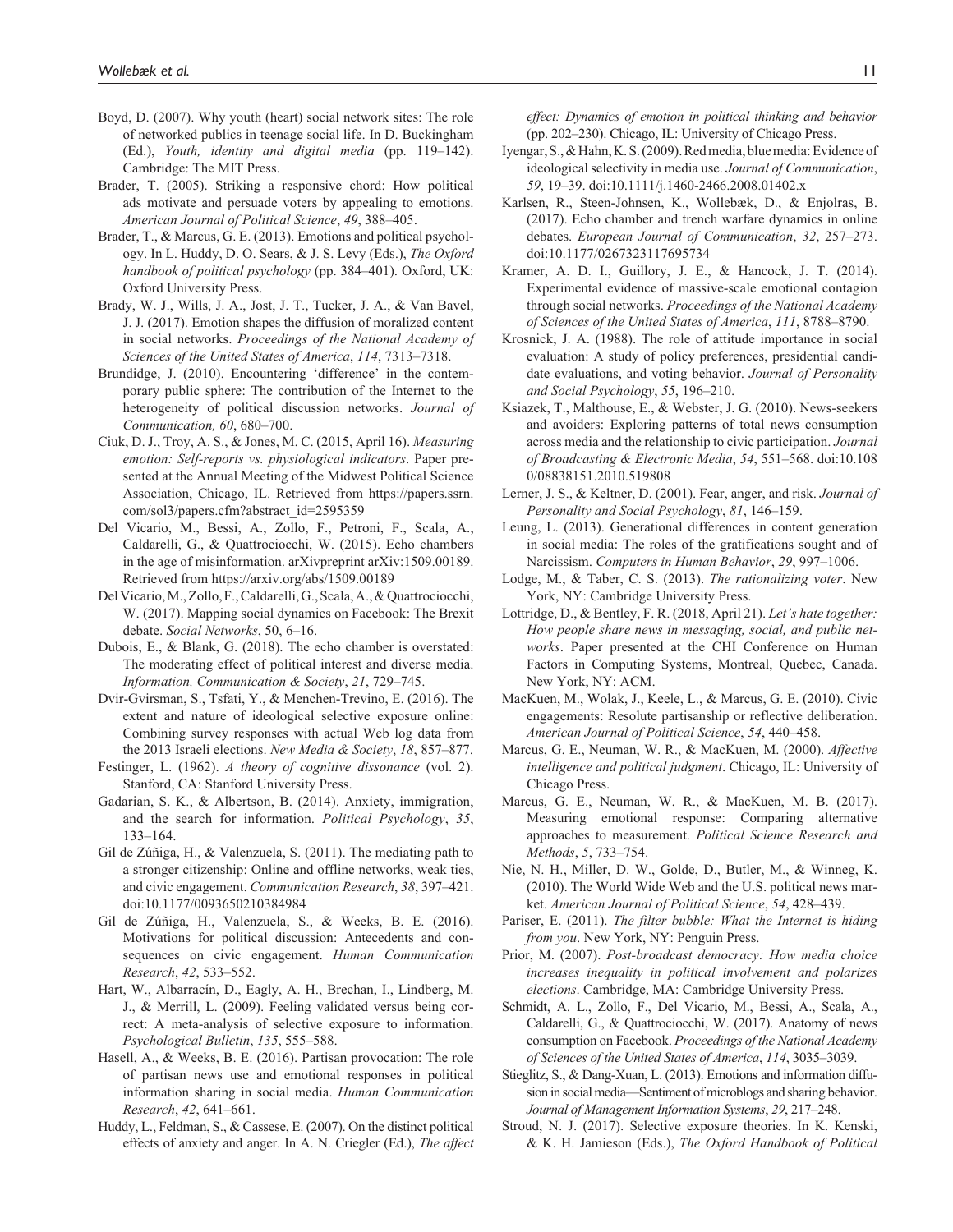*Communication*. Oxford: Oxford University Press. doi:10.1093/ oxfordhb/9780199793471.013.009

- Sunstein, C. R. (2001). *Republic.com*. Princeton, NJ: Princeton University Press.
- Sunstein, C. R. (2007). *Republic.com 2.0*. Princeton, NJ: Princeton University Press.
- Touré-Tillery, M., & Fishbach, A. (2014). How to measure motivation: A guide for the experimental social psychologist. *Social and Personality Psychology Compass8. 7*, 328–341.
- Tumasjan, A., Sprenger, T. O., Sandner, P. G., & Welpe, I. M. (2010). Predicting elections with Twitter: What 140 characters reveal about political sentiment. *Icwsm*, *10*, 178–185.
- Van Aelst, P., Strömbäck, J., Aalberg, T., Esser, F., de Vreese, C., Matthes, J., . . . Stanyer, J. (2017). Political communication in a high-choice media environment: a challenge for democracy? *Annals of the International Communication Association, 41*(1), 3–27, DOI:10.1080/23808985.2017.1288551
- Vaccari, C., Valeriani, A., Barberá, P., Jost, J. T., Nagler, J., & Tucker, J. A. (2016). Of echo chambers and contrarian clubs: Exposure to political disagreement among German and Italian users of Twitter. *Social Media* + *Society*, *2*(3), 1–24. doi:10.1177/2056305116664221
- Valentino, N. A., Brader, T., Groenendyk, E. W., Gregorowicz, K., & Hutchings, V. L. (2011). Election night's alright for fighting: The role of emotions in political participation. *The Journal of Politics*, *73*, 156–170.
- Valentino, N. A., Hutchings, V. L., Banks, A. J., & Davis, A. K. (2008). Is a worried citizen a good citizen? Emotions, political information seeking, and learning via the internet. *Political Psychology*, *29*, 247–273.
- Valenzuela, S. (2013). Unpacking the use of social media for protest behavior: The roles of information, opinion expression, and activism. *American Behavioral Scientist*, *57*, 920–942.
- Vasilopoulos, P., Marcus, G. E., Valentino, N. A., & Foucault, M. (2016). Fear, anger, and voting for the far right: Evidence from the November 13, 2015 Paris terror attacks. *Political Psychology*, advance access.
- Vasilopoulos, P., Marcus, G. E., & Foucault, M. (2018). Emotional responses to the Charlie Hebdo attacks: Addressing the authoritarianism puzzle. *Political Psychology*, *39*, 557–572.
- Vraga, E. K., Thorson, K., Kligler-Vilenchik, N., & Gee, E. (2015). How individual sensitivities to disagreement shape

youth political expression on Facebook. *Computers in Human Behavior*, *45*, 281–289.

- Wagner, M. (2014). Fear and anger in Great Britain: Blame assignment and emotional reactions to the financial crisis. *Political Behavior*, *36*, 683–703.
- Weeks, B. E. (2015). Emotions, partisanship, and misperceptions: How anger and anxiety moderate the effect of partisan bias on susceptibility to political misinformation. *Journal of Communication*, *65*, 699–719.
- Wojcieszak, M. E., & Mutz, D. C. (2009). Online groups and political discourse: Do online discussion spaces facilitate exposure to political disagreement? *Journal of Communication*, *59*, 40– 56. doi:10.1111/j.1460-2466.2008.01403.x
- Wollebæk, D., Enjolras, B., Steen-Johnsen, K., & Ødegård, G. (2012). After Utøya: How a high-trust society reacts to terror—trust and civic engagement in the aftermath of July 22. *PS: Political Science & Politics*, *45*, 32–37.
- Zollo, F., Novak, P. K., Del Vicario, M., Bessi, A., Mozetic, I., Scala, A., & Quattrociocchi, W. (2015). Emotional dynamics in the age of misinformation. *PLoS ONE*, *109*, e0138740.

#### **Author Biographies**

Dag Wollebæk (PhD, University of Bergen) is a research professor at the Institute for Social Research, Oslo. His research interests include social trust, digital media, and civil society organizations.

Rune Karlsen (PhD, University of Oslo) is an associate professor at the Department of Media and Communication, University of Oslo, and a Research Professor at the Institute for Social Research, Oslo. His research interests include political communication, campaigning, political parties, and digital media.

Kari Steen-Johnsen (PhD, Norwegian School of Sport Sciences) is a research director and research professor at the Institute for Social Research, Oslo. Her research interests include political mobilization and participation, freedom of speech, and the digital public sphere.

Bernard Enjolras (PhD, University of Paris I Panthéon-Sorbonne) is a research professor at the Institute for Social Research, Oslo. His research interests include civil society organizations, political and civic participation, trust, and digital media.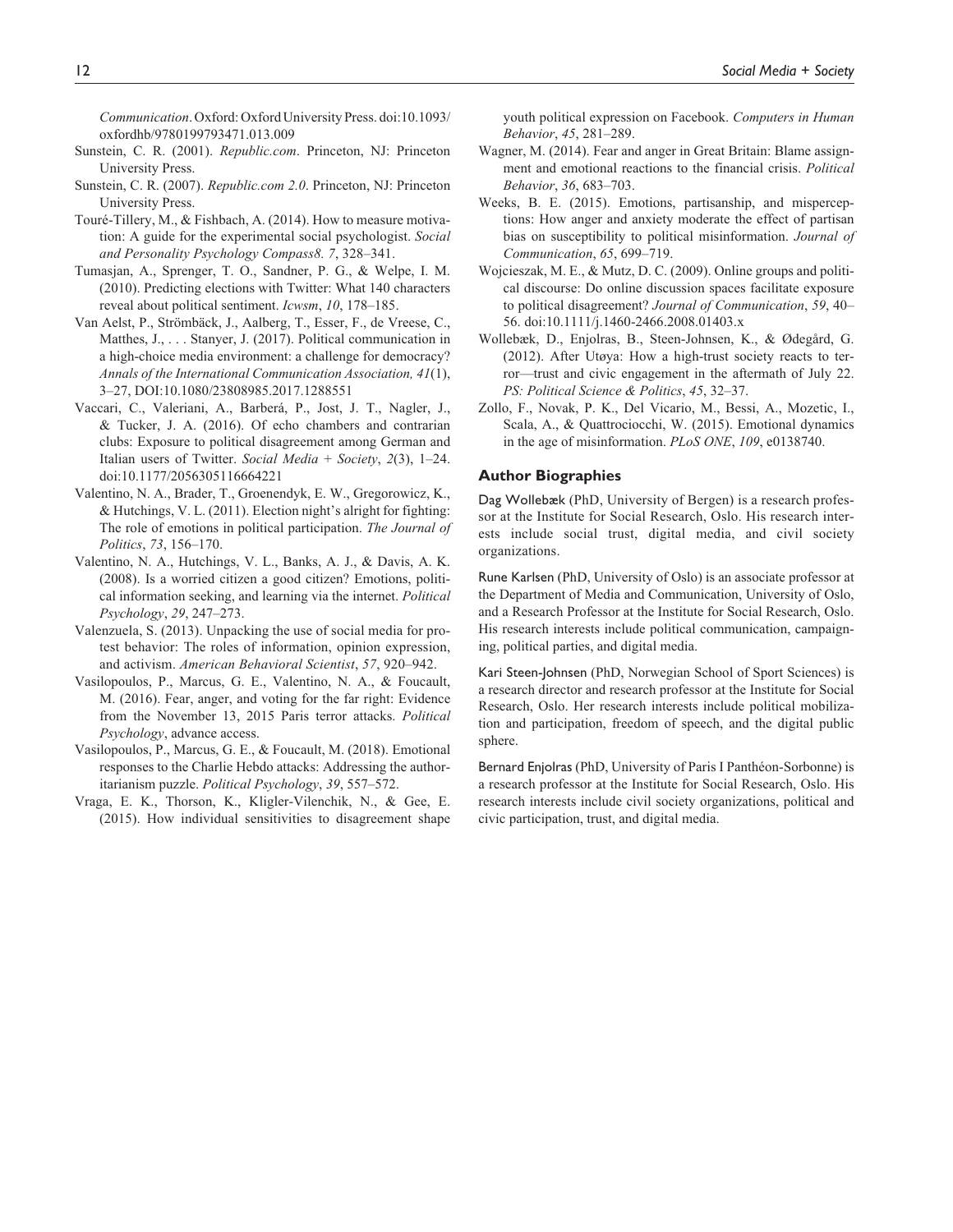| ׇ֚֕֕<br>֕        |
|------------------|
| ï<br>١           |
| l<br>֕<br>ļ<br>֕ |
|                  |
| l                |
| l                |
| ı                |

| Table 4. Correlations Between Key Variables.                          |               | $\sim$        | S          | 4        | LO <sub>1</sub> | ç                | $\overline{\phantom{0}}$ | $\infty$                                        | ò          | $\subseteq$            | Ξ        | $\overline{C}$ | ≅     |
|-----------------------------------------------------------------------|---------------|---------------|------------|----------|-----------------|------------------|--------------------------|-------------------------------------------------|------------|------------------------|----------|----------------|-------|
|                                                                       |               |               |            |          |                 |                  |                          |                                                 |            |                        |          |                |       |
| I) Anger                                                              |               |               |            |          |                 |                  |                          |                                                 |            |                        |          |                |       |
| $(2)$ Fear                                                            | $.76***$      |               |            |          |                 |                  |                          |                                                 |            |                        |          |                |       |
| (3) Discussion on politics in social media                            | ***0-.        | 5°            |            |          |                 |                  |                          |                                                 |            |                        |          |                |       |
| (4) Visit website politics/party, same<br>opinion                     | $.14***$      | $.15***$      | $.43***$   |          |                 |                  |                          |                                                 |            |                        |          |                |       |
| (5) Visit website politics/party, different<br>opinions               | $.15***$      | $17***$       | $.38***$   | .76***   |                 |                  |                          |                                                 |            |                        |          |                |       |
| (6) Search info confirm argument/views                                | $\frac{1}{2}$ | $.12***$      | $37***$    | $57***$  | š≉<br>.5        |                  |                          |                                                 |            |                        |          |                |       |
| (7) Search info differing argument/views                              | $-10^{***}$   | $\frac{1}{2}$ | $.34***$   | $52***$  | <b>.59***</b>   | .79***           |                          |                                                 |            |                        |          |                |       |
| (8) Discussion on politics, SM: people<br>with different opinions     | $-10***$      | $.08^{**}$    | $.77***$   | $.43***$ | $.42***$        | .40***           | $37***$                  |                                                 |            |                        |          |                |       |
| (9) Discussion on politics, SM: people<br>different ethnic background | $.09***$      | S             | $.66***$   | $.39***$ | $.42***$        | $.36***$         | $.36***$                 | $.74***$                                        |            |                        |          |                |       |
| 10) Discussion on politics, SM: people<br>different social classes    | $.08**$       | $05*$         | $.76***$   | $.44***$ | $.42***$        | $-4$   ***       | $.39***$                 | $90**$                                          | $.83***$   |                        |          |                |       |
| 11) Political interest                                                | S             | S             | $.27***$   | $30***$  | $.26***$        | $.28***$         | $\frac{3}{3}$ is set     | $.22***$                                        | $.22***$   | $24***$                |          |                |       |
| 12) Female                                                            | $-0.002$      | $38*$         | $-0.07$    | $-0.2$   | $-06*$          | $-7*$            | ***OT-                   | $\frac{1}{2}$                                   | $-0.09***$ | <b><del>≸60</del>.</b> | $-15***$ |                |       |
| 13) Education                                                         | $-15***$      | $-10^{***}$   | $-0.5$     | $-03$    | $-0.4$          | $\overline{0}$ . | $-0.2$                   | $\frac{1}{3}$<br>$\frac{1}{3}$<br>$\frac{1}{3}$ | $-0.4$     | ***Ol.-                | ,\6**    | $.05***$       |       |
| $(14)$ Age                                                            | $\frac{1}{2}$ | $-0.00$       | $-1$   *** | $-25***$ | $-26***$        | $-30**$          | $-27***$                 | $-15$ ***                                       | –. I 5***  | $-15$ **               | $.13***$ | S              | $-02$ |